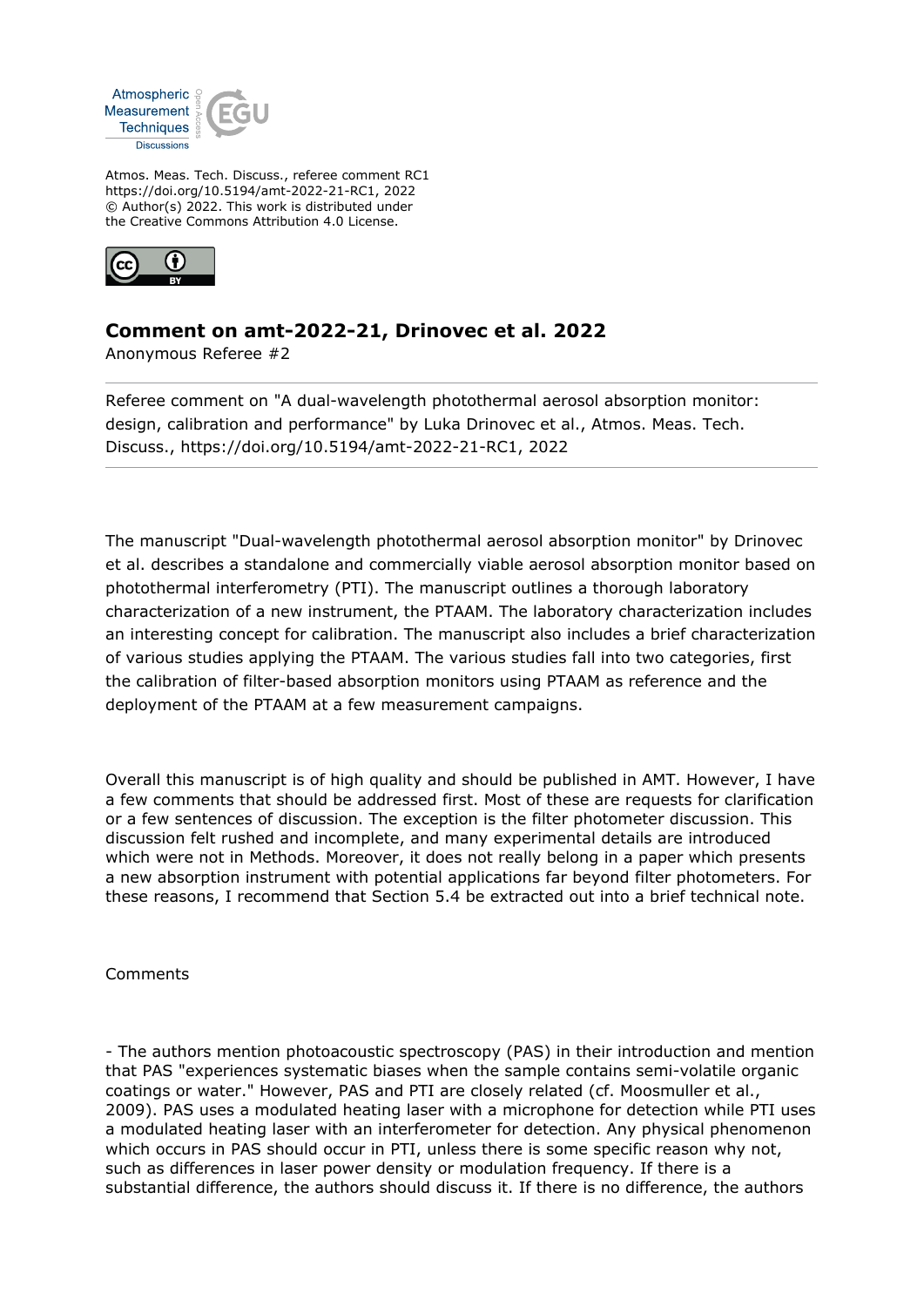should acknowledge it. I would expect evaporation can occur in PTAAM because the 2 W and 3 W laser powers used in the PTAAM are high.

Moosmüller, H., Chakrabarty, R. K., & Arnott, W. P. (2009). Aerosol light absorption and its measurement: A review. J. Quant. Spectrosc. Radiat. Transfer, 110(11), 844–878. https://doi.org/10.1016/j.jqsrt.2009.02.035

- Similar to the previous comment, the discussion (e.g. line 110, 625, 735) implies that the PTAAM is an improvement to filter photometers (which it certainly is) but does not acknowledge or discuss the available alternatives like PAS and the extinction-minusscattering method (EMS, like in the commercial CAPS PMssa). Of course, a full review is outside of the manuscript's scope but the authors can briefly mention the alternatives and point to previous reviews. I do not think the authors meant to imply that PTAAM is better than PAS and EMS. If they did, then a complete and quantitative discussion is required. .

The authors proposed a clever cross-calibration method based on nigrosin. I have a few questions that the authors may address in their discussion. Both of the following questions might easily be answered by the authors demonstrating how the predicted absorption coefficient would change given uncertainty in the refractive index. In other words, please quantify how RIs are "in agreement with" one another by converting them to an absorption related quantity. After this, the following 2 detailed questions might become irrelevant:

- The authors consider that the real refractive index  $n = 1.81 + 0.01$  agrees with the literature value of 1.78 from Bluvshtein et al. 2017. But Foster et al. (2019, authors' citation) found  $n = 1.6$  and concluded that "the discrepancy between the current [refractive index] and different refractive indices found in the literature at 405 nm suggest that different batches of Nigrosin have different absorptivity and that Nigrosin may not be a good calibration substance at shorter visible wavelengths." (This statement was focussed on the imaginary refractive index but seems to apply here.)

- The authors showed that a nigrosin film has a different RI to a nigrosin solution. I am convinced. But does a nigrosin aerosol have the same RI as the nigrosin film? In future work the authors may consider monodisperse size-resolved aerosol measurements (e.g. Bluvshtein et al., 2012 https://doi.org/10.1080/02786826.2012.700141) to better constrain the nigrosin refractive index. In the present work the authors may consider adding a few comments based on a sensitivity analysis or Monte Carlo.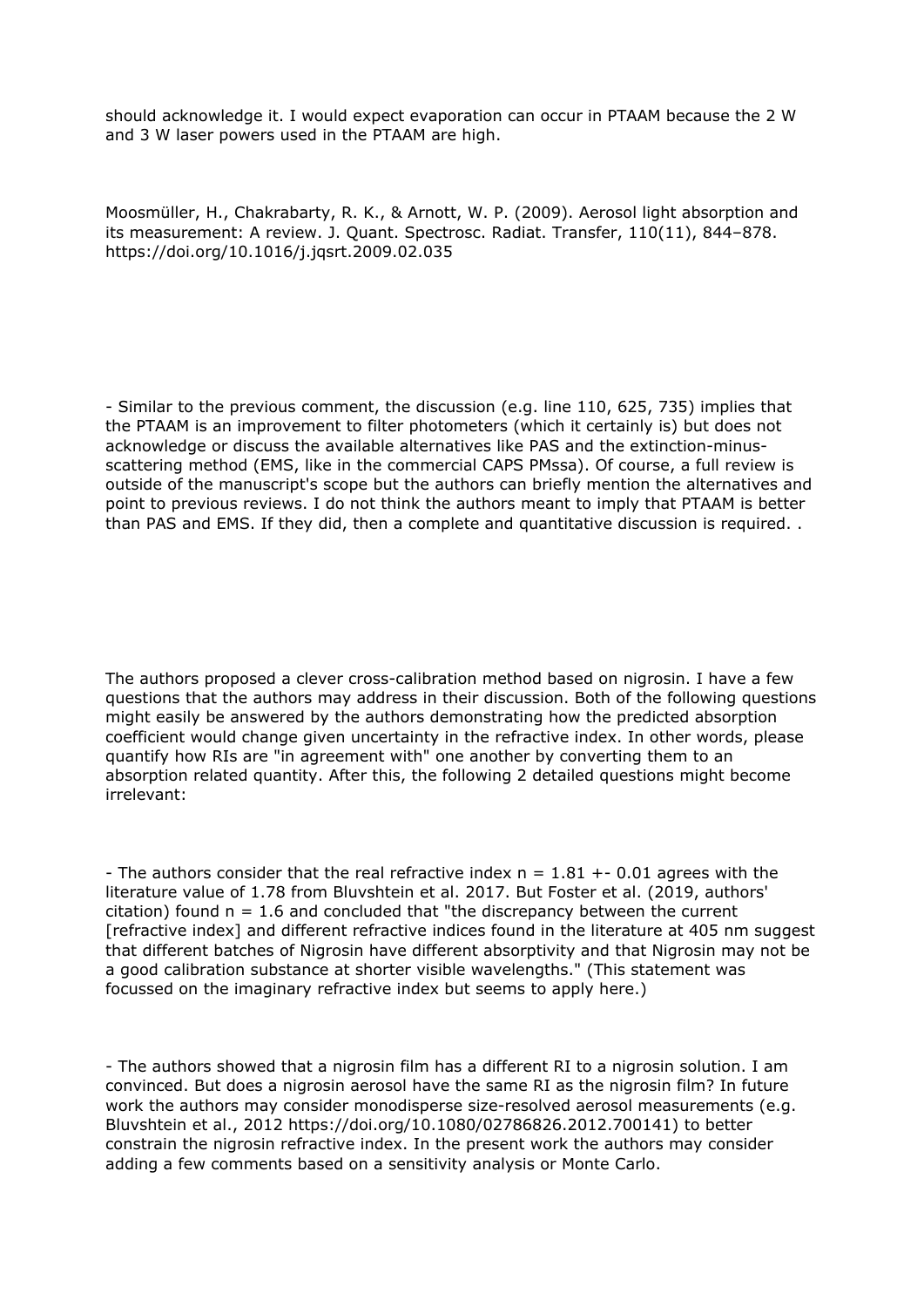Minor comments

- Line 585 suggests the noise in the 1064 nm channel is mainly due to its variable offset, could it also be due to the much noisier laser profile (Figure 3 and S2)? Please reword the comment if it is speculation.

- Line 515 is the +- one standard error or a 95% CI?

- Figure 8b, what GSD was modelled? And why start the x axis at zero?

- Generally please clarify that scattering is measured by a different instrument (Aurora 4000) in the captions and tables. This helps the reader since all other data is PTAAM. This includes Figure 11's axis labels.

- Section 4.3 seems to be Results, not Methods.

- The uncertainty section at the end seems to belong higher up (before the campaigns at least).

- Figure 9a, please change and enlarge the symbols, I could not read it in my printout.

- Line 584, I think you mean power-law since the plot is logarithmic.

- Figure 13, why are there 4 points on panel a and 3 on panel b?

- Line 635, what is the new type of filter? Text only states the old.